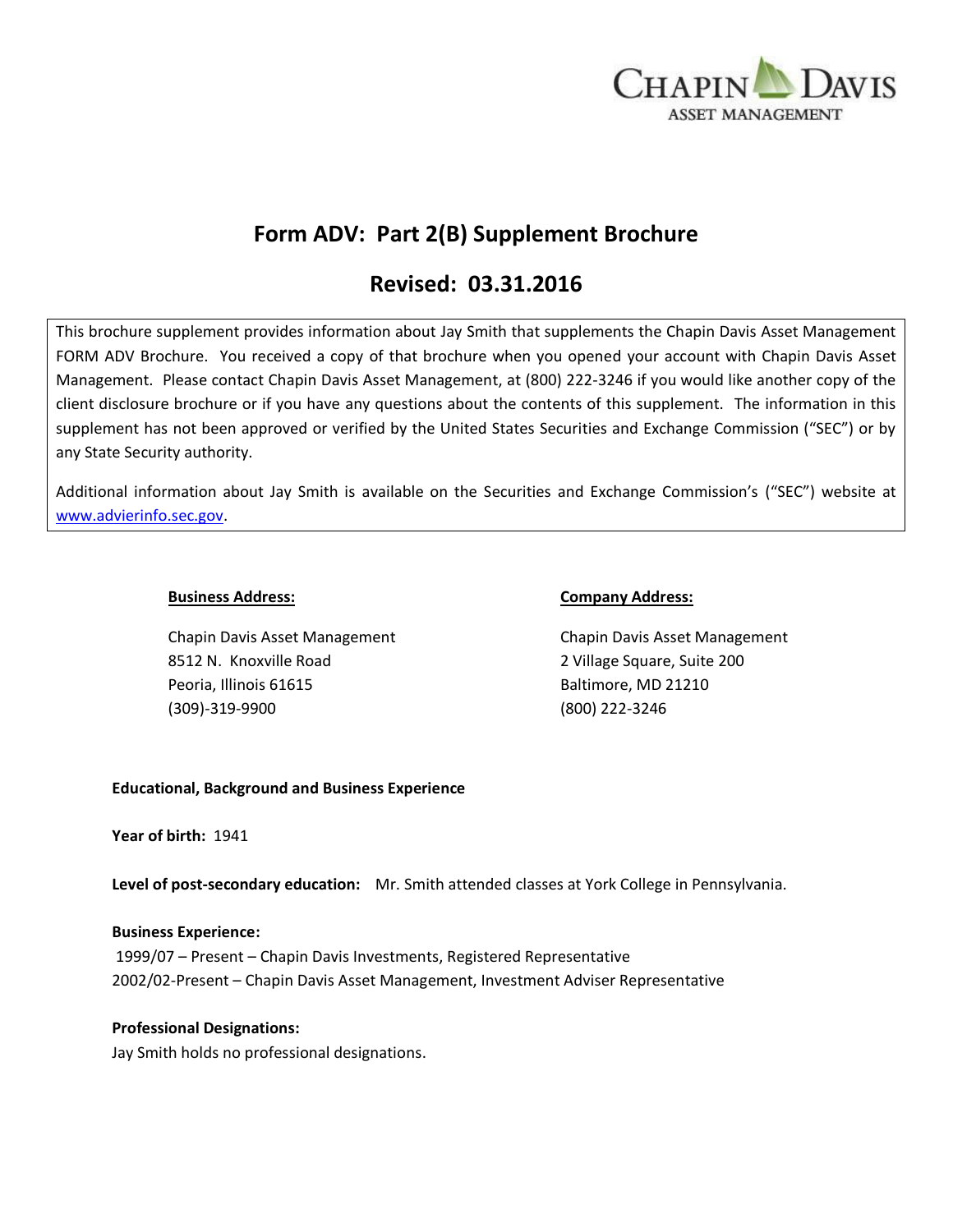#### **Disciplinary Action**

Chapin Davis Asset Management discloses facts regarding any legal or disciplinary events that it deems to be material to a client considering Jay Smith to act as their Investment Advisor Representative. Chapin Davis Asset Management is not aware of any events applicable to this item. FINRA's Brokercheck<sup>®</sup> [http://www.brokercheck.finra.org](http://www.brokercheck.finra.org/) may have additional information regarding the disciplinary history of Jay Smith that is not included in this brochure supplement.

#### **Other Business Activities**

In addition to being an Investment Advisor Representative with Chapin Davis Asset Management, Jay Smith is also a Registered Representative at Chapin Davis Investments, a Broker/Dealer. Jay Smith spends more than 10% of his time acting in both capacity. As an Investment Advisor Representative and Registered Representative, Jay Smith can offer clients both advisory programs and services and non-advisory programs. This may present a conflict of interest. However, as an Investment Advisor Representative of Chapin Davis Asset Management, Jay Smith has a responsibility to make recommendations that are in the best interest of each customer.

#### **Additional Compensation**

Product companies (including our affiliates) with which we have agreements work with Chapin Davis Asset Management and our financial advisors to provide education and other support to help distribute their products. These companies may pay for training and education events, seminars or other similar events for employees, financial advisors, clients and prospective clients. They may also reimburse entertainment. A financial advisor may also receive a service fee, expense reimbursement, or other payments from other companies. These service fees, as well as incentive programs and cash and/or noncash compensation, all are strictly regulated by the SEC and Financial Industry Regulatory Authority, as well as Chapin Davis Asset Management internal compliance policies.

Your Financial Advisor may also engage in the sale of insurance products as a licensed agent or broker of Chapin Davis Insurance. In your Financial Advisors' capacity as a registered representative of a broker dealer, or as a licensed insurance agent or broker, your financial advisor will receive brokerage and insurance commissions for these services.

#### **Supervision**

Investment Advisor Representatives' activities are supervised by registered principals in their office of supervisory jurisdiction and individuals therein, including any or all of the following Investment Advisor Representatives' direct registered principals, central supervision personnel who report to the Chief Compliance Officer of Chapin Davis Asset Management.

| Supervisor:   | <b>Stephanie N. Elliott</b> |
|---------------|-----------------------------|
| Title:        | COO & CCO                   |
| Phone number: | (800) 222-3246              |

The Securities and Exchange Commission requires all investment advisory firms to disclose information on a Brochure Supplement about financial advisors who meet with clients and formulate investment advice for them. You may interact with others at Chapin Davis Asset Management where delivery of a Brochure Supplement is not